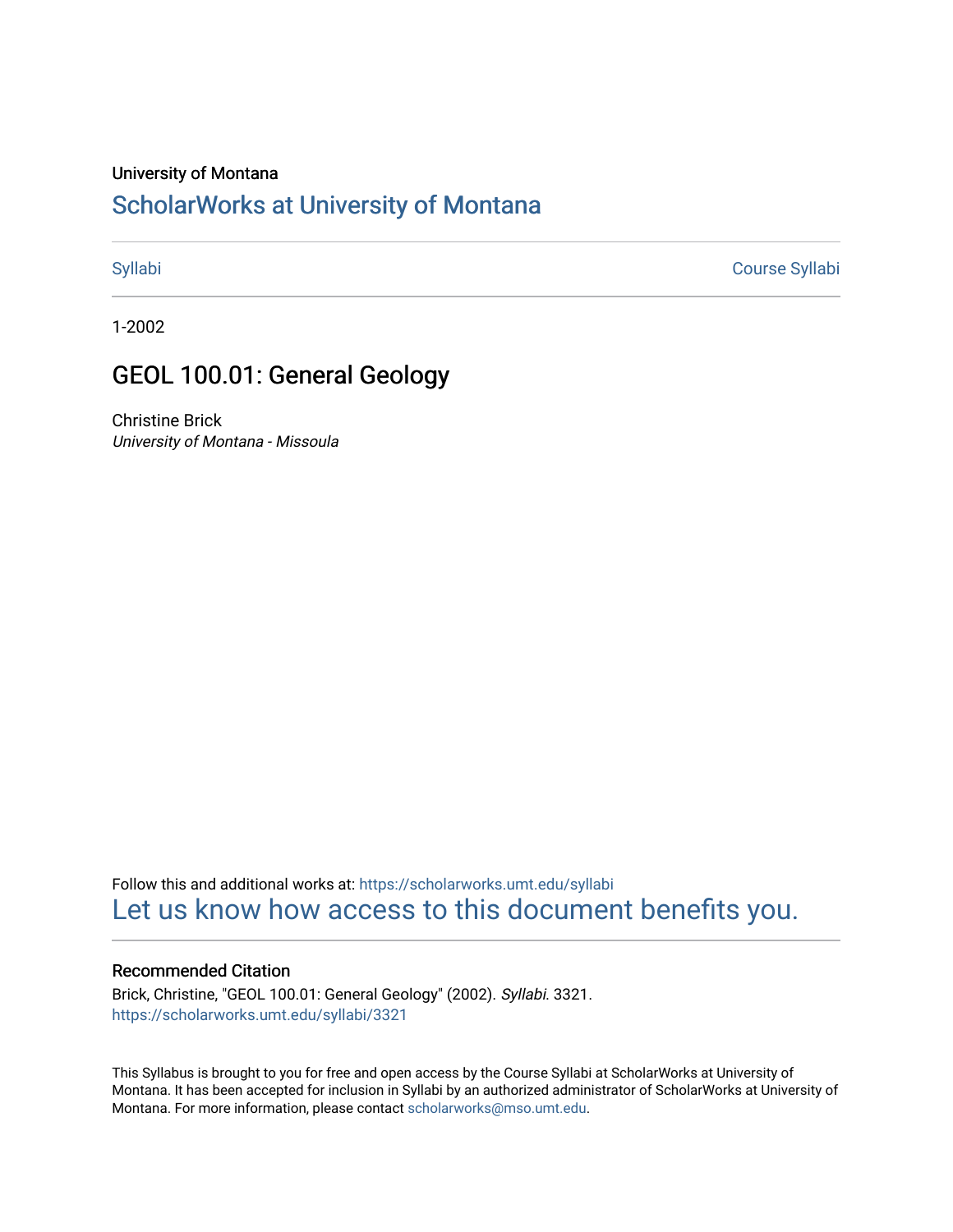# **GEOL 100 - General Geology Spring 2002 - Section 1**

#### **Professor**:

Christine Brick. Office: SC 329, Office hours: Monday and Wednesday 10-11, or by appointment Contact: 243-5778 or [brick@selway.umt.edu](mailto:brick@selway.umt.edu)

#### **Course Web Page:**

Go to the Geology Dept. home page<http://www.cs.umt.edu/GEOLOGY/>then click on Course Web Pages

### **Textbook:**

Modern Physical Geology,  $2^{\text{nd}}$  Edition by Thompson and Turk You are expected to read the assigned chapters before class. A copy of the textbook is available on reserve at the Mansfield Library.

#### **Exams and Grading:**

There will be three midterm exams given during the semester. Of these, we will drop the lowest score, and each of the other 2 exams will be worth 30% of your grade. The final exam will be comprehensive (covering all lecture material for the semester) and will count for 40% of your grade.

Please plan to take exams on time. Because this is a large class it is not possible to provide make-up exams, therefore **no makeup exams will be given**. Please also be aware that University regulations forbid early final exams. Make your travel plans accordingly.

Exam questions will be based on lectures and the text, especially on those subjects in the text that we focus on in lecture. To study for exams, I recommend reviewing lecture notes and the questions at the end of each chapter in the text. In addition, practice exams are available on the course website and exams from the previous semester are on reserve at the library.

#### **Dates to Remember:**

- February  $15^{th}$  Last day to drop or add by Cyberbear and last day to receive a full refund for classes dropped.
- March  $11<sup>th</sup>$  Last day to drop with instructor/advisor signatures on a drop/add form. A WP or WF will appear on transcript after this day. Also last day to change section or grading option (P/NP or traditional letter grade).
- May  $10^{th}$  Last day for drop or change grading option petitions